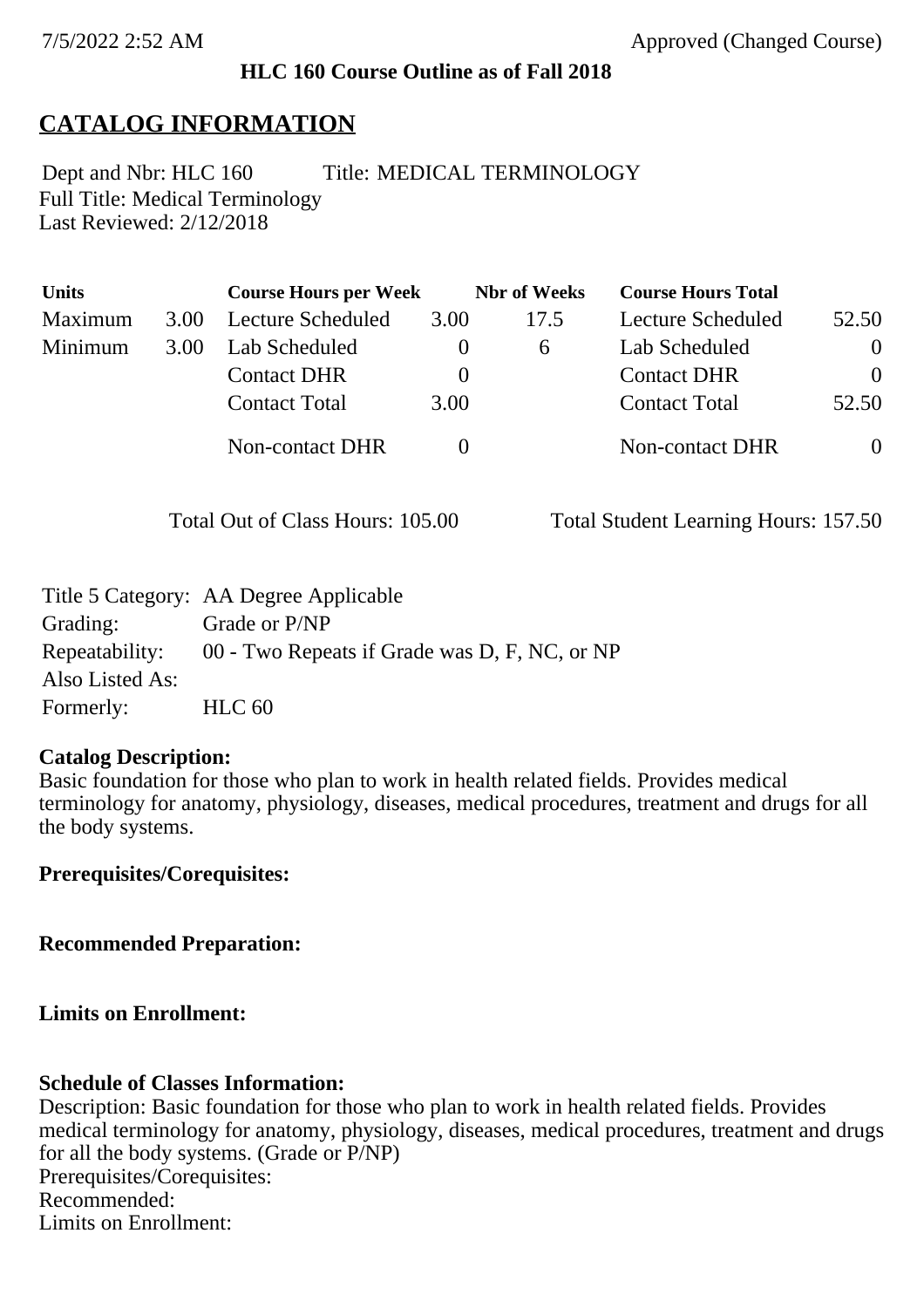# **ARTICULATION, MAJOR, and CERTIFICATION INFORMATION:**

| <b>AS Degree:</b><br><b>CSU GE:</b> | Area<br><b>Transfer Area</b> | Effective:<br>Effective: | Inactive:<br>Inactive: |
|-------------------------------------|------------------------------|--------------------------|------------------------|
| IGETC:                              | <b>Transfer Area</b>         | Effective:               | Inactive:              |
| <b>CSU Transfer:</b>                | Effective:                   | Inactive:                |                        |
| <b>UC</b> Transfer:                 | Effective:                   | Inactive:                |                        |

### **CID:**

### **Certificate/Major Applicable:**

[Both Certificate and Major Applicable](SR_ClassCheck.aspx?CourseKey=HLC160)

# **COURSE CONTENT**

### **Student Learning Outcomes:**

Upon completion of the course, students will be able to:

- 1. Define basic medical terminology relevant to human anatomy, physiology, diseases, medical procedures and treatments, including medical abbreviations, for all body systems.
- 2. Break down medical terms and identify word parts.
- 3. Build medical terms using appropriate word parts.

### **Objectives:**

Upon completion of this course, students will be able to:

- 1. Describe the primary functions of each of the body systems using correct medical terminology.
- 2. Label or define the major anatomical parts of each body system.
- 3. Define medical terms related to diseases, procedures, treatments, and abbreviations for each body system.
- 4. Define word parts that pertain to each of the body systems.
- 5. Identify the various reports, abbreviations and symbols used in the medical record.
- 6. Identify common disorders and their associated symptoms for each body system.
- 7. Identify the medical specialties associated with each body system.

### **Topics and Scope:**

- I. Introduction to Medical Terminology
	- A. Word roots, combining forms
	- B. Spelling, pronunciation
	- C. Prefixes
	- D. Suffixes
- II. Organization of the Body
	- A. Structure: cell, tissue, organs, and systems
	- B. Medical specialties related to body systems
- III. The Medical Record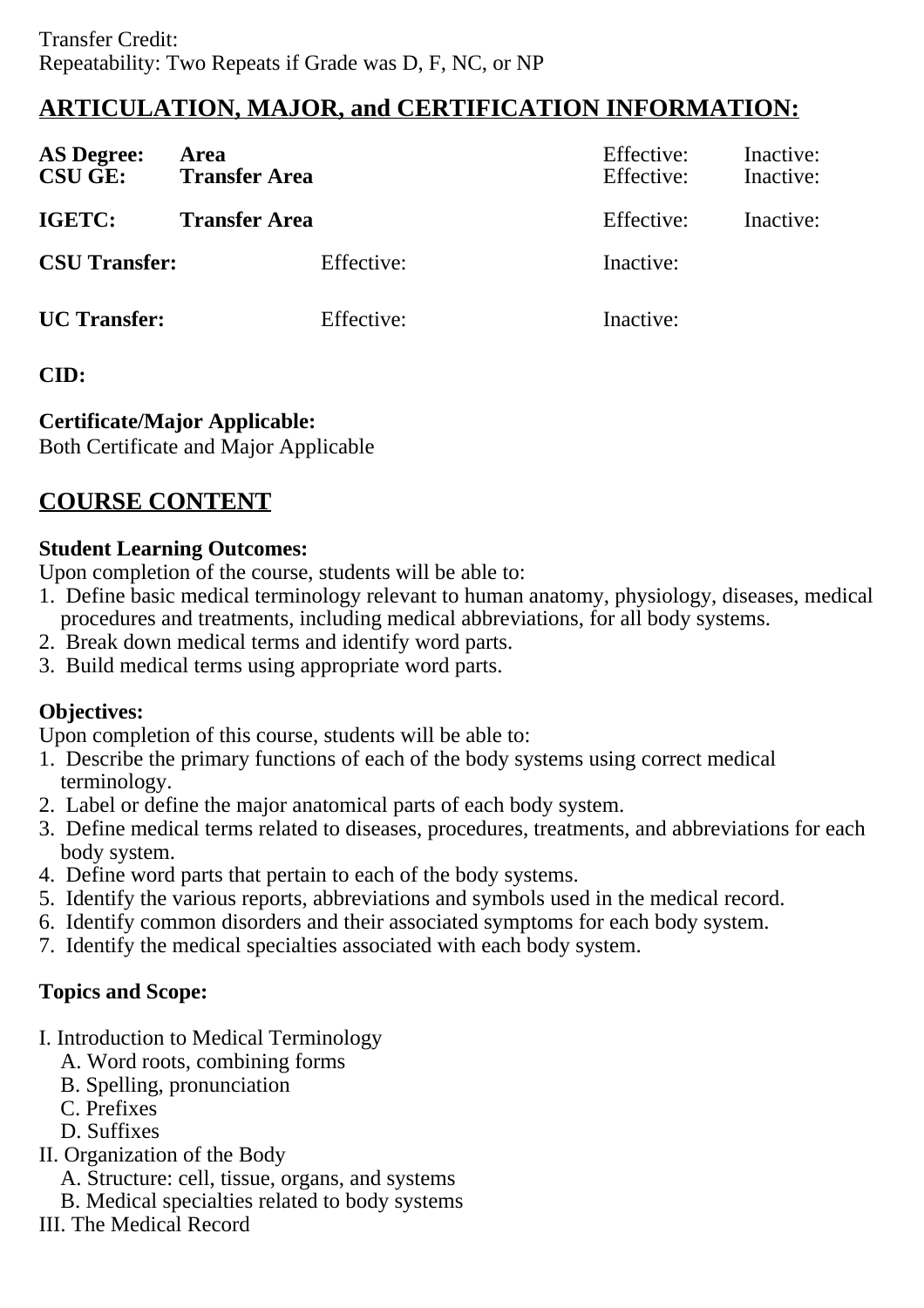- A. Medical reports
- B. Abbreviations
- C. Symbols
- IV. For Each of the Body Systems: Integumentary, Gastrointestinal, Respiratory, Cardiovascular, Blood and Lymph, Musculoskeletal, Urinary, Male Reproductive,
	- Female Reproductive, Endocrine, Eye, Ear and Nervous Systems
	- A. Structure and function
	- B. Medical terminology
	- C. Diseases and their symptoms
	- D. Diagnostic, radiographic, clinical, and surgical procedures
	- E. Pharmacology and treatment
	- F. Abbreviations

### **Assignment:**

- 1. Complete workbook lessons and worksheet handouts, 10-20 pages per week
- 2. Make flash cards, vocabulary lists, voice recordings or CDs for practicing medical term spelling and pronunciation (not graded)
- 3. Write a 3-8 page medical research paper, accurately using medical information and terminology
- 4. Reading: 10-30 pages per week from textbooks
- 5. Quizzes (8 16)
- 6. Final exam

## **Methods of Evaluation/Basis of Grade:**

**Writing:** Assessment tools that demonstrate writing skills and/or require students to select, organize and explain ideas in writing.

Research paper Writing and the United States of the United States of the United States of the United States of the United States of the United States of the United States of the United States of the United States of the Un  $15 - 25\%$ 

**Problem Solving:** Assessment tools, other than exams, that demonstrate competence in computational or noncomputational problem solving skills.

Workbooks and worksheets

**Skill Demonstrations:** All skill-based and physical demonstrations used for assessment purposes including skill performance exams.

**Exams:** All forms of formal testing, other than skill performance exams.

 $\overline{\text{Ouizzes.}}$  final exam  $\overline{\text{Sov}}$ 

**Other:** Includes any assessment tools that do not logically fit into the above categories.

| Problem solving |  |  |
|-----------------|--|--|
| $15 - 25\%$     |  |  |

None Skill Demonstrations<br>  $\begin{array}{c} \text{Skill,} \\ 0 \text{ - } 0\% \end{array}$  $0 - 0\%$